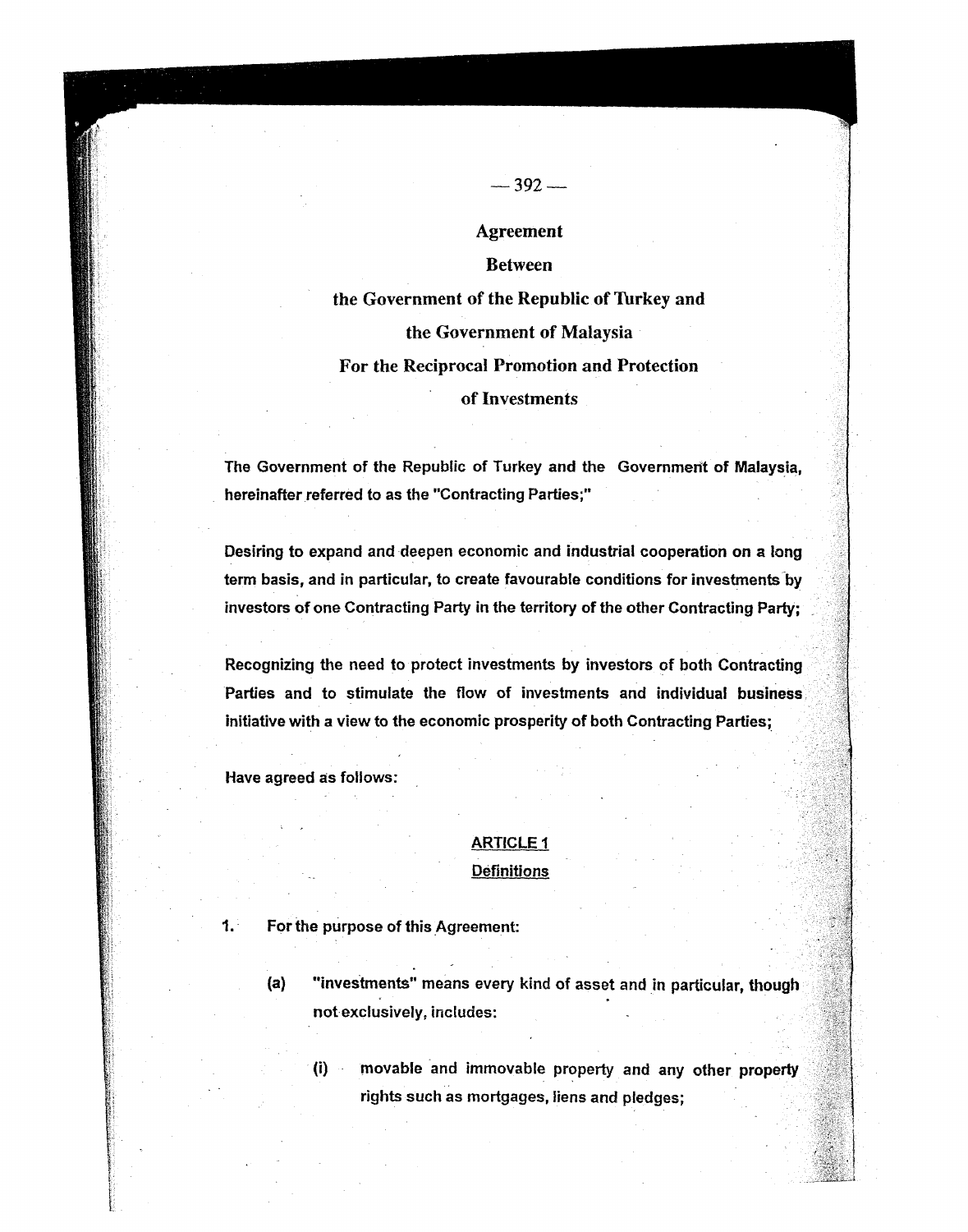(ii) shares, stocks and debentures of companies;

(iii) a claim to money or a claim to any performance having financial value related to an investment;

- (iv) intellectual and industrial property rights, including rights with respect to copyrights, patents, trademarks, tradenames, industrial. designs, trade secrets, technical processes and know-how and goodwill;
- (v) business concessions conferred by law or under contract, including concessions to search for, cultivate, extract, or exploit natural resources;
- (b) "returns" means the amount yielded by an investment and in particular, though not exclusively, includes profits, interests, capital gains, dividends, royalties or fees;

## (c) "investor" means:

(i) (1) with respect to the Republic of Turkey, any naturai person possessing the citizenship of Turkey in accordance with its laws;

(2) with respect to Malaysia, any natural person possessing the citizenship of or permanently residing in Malaysia in accordance with its laws; or

(ii) legal entities such. as corporations, partnerships, trusts, joint-ventures, organisations, associations or enterprises incorporated or duly constituted for the purpose of commercial and/or investment activities in accordance with applicable laws of that Contracting Party;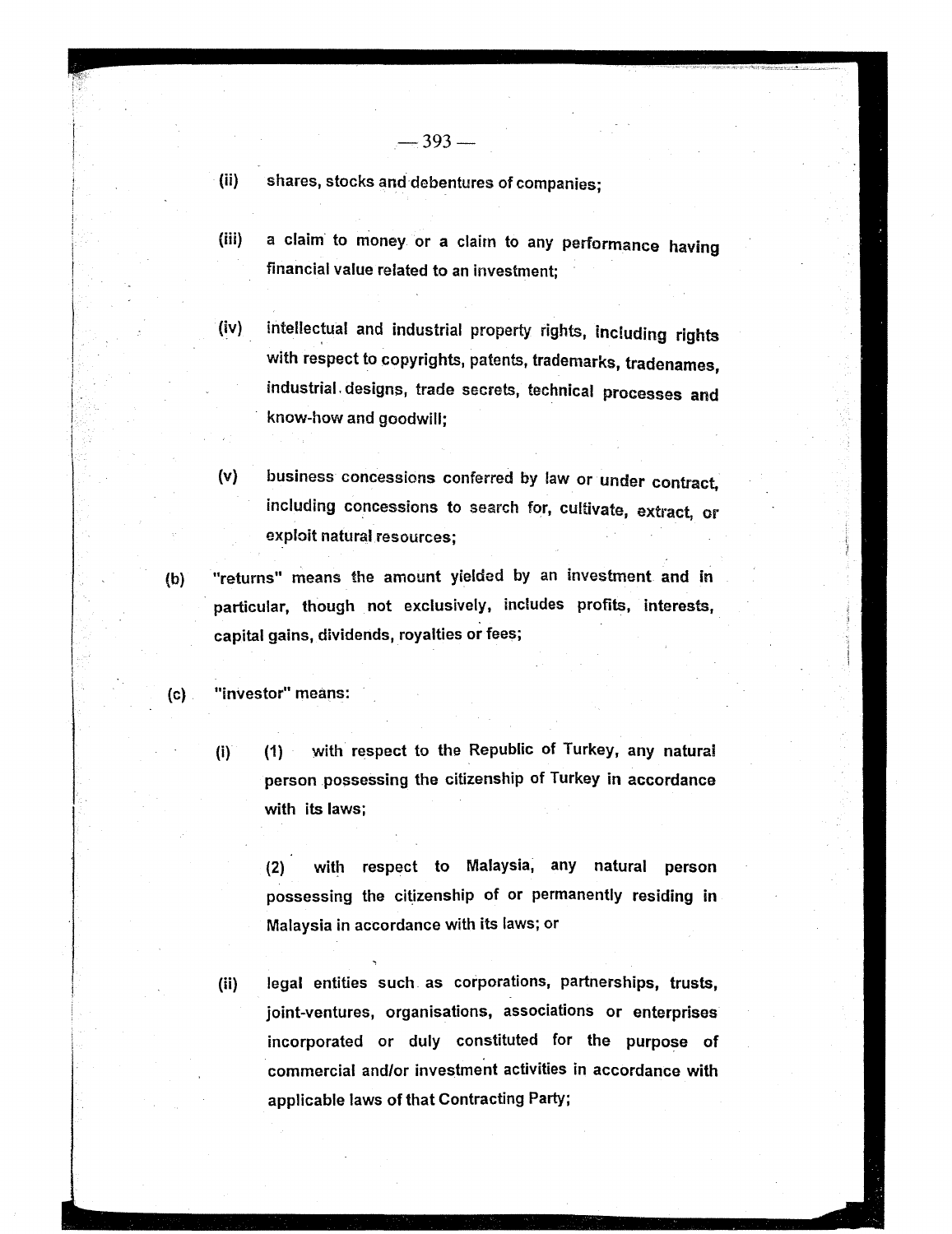$-394-$ 

#### (d) "territory" means:

2.

- (i) with respect to. the Republic of Turkey, the territory of the Republic of Turkey including any area in which laws of the Republic of Turkey are enforced, as weI! as the maritime areas adjacent to the coast over which the Republic of Turkey in accordance with international law, exercises sovereign rights;
- (ii) with respect to Malaysia, all land territory comprising the Federation of Malaysia, the territorial sea, its bed and subsoil and airspace above;
- 1e) "freely usable currency" means the original currency in which the investment was made, or any other currency, all of which are widely used to make payments for international transactions and widely traded in the international principal exchange markets.
- (a) The term "investments" referred to in paragraph 1(a) shall only refer to all investments that are made in accordance with the laws, and regulations of the Contracting Parties.
- (b) Any alteration of the form in which assets are invested shall not. affect their classification as investments, provided that such alteration is not contrary to the approval, if any, granted in respect of the assets originally invested.

#### ARTICLE 2

#### Promotion and Protection of Investments

1. Each Contracting Party shall encourage and create favourable conditions for investors of the other Contracting Party to invest capital in its territory and, in accordance with its laws and regulations, shall admit such investments.

 $2.$ 

1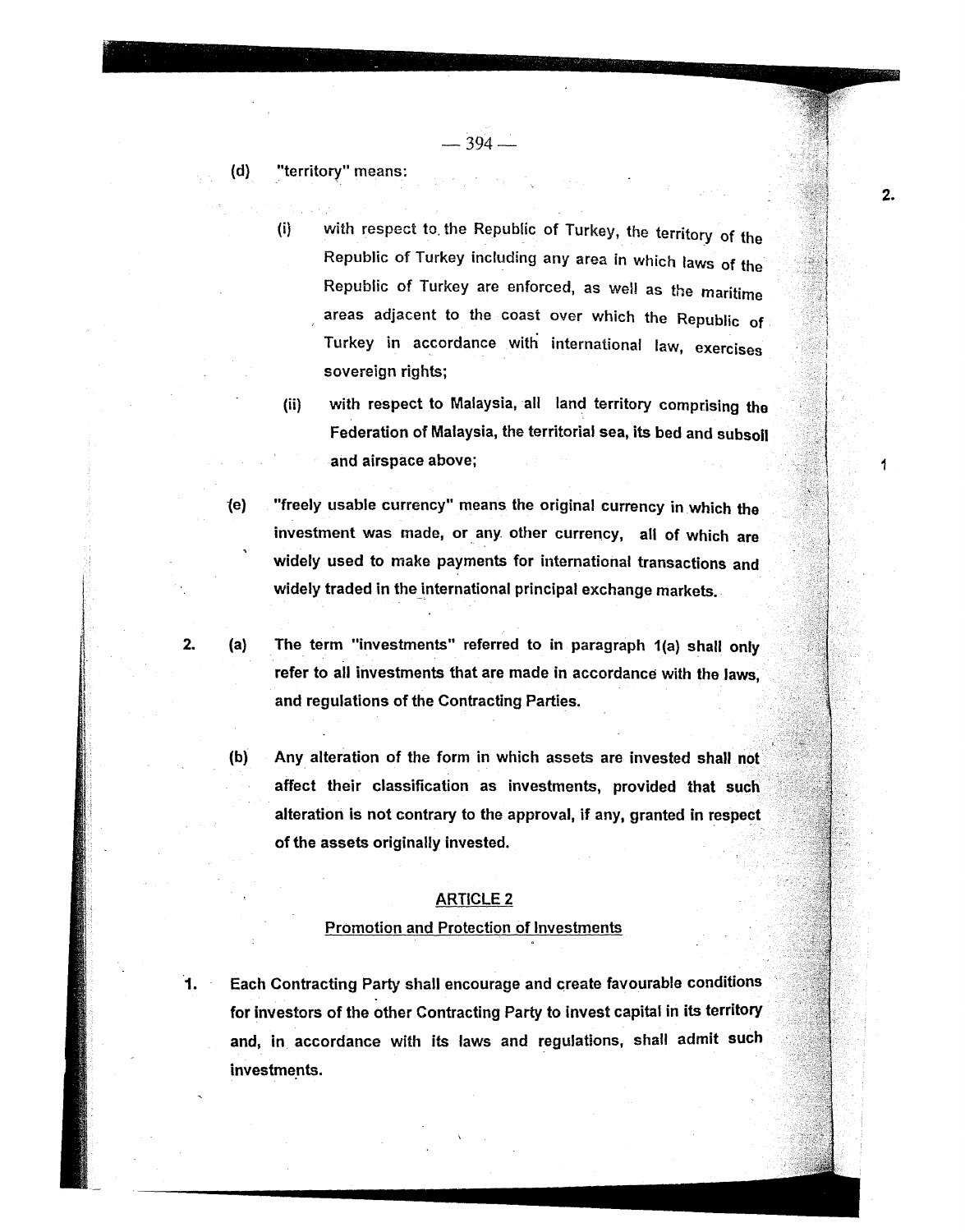2. Investments of investors of each Contracting Party shall at all times be accorded equitable treatment and shall enjoy full and adequate protection and security in the territory of the other Contracting Party.

 $-395-$ 

# **ARTICLE 3**

# Most-Favoured-Nation Provisions

Investments made by investors of either Contracting Party in the territory of the other Contracting Party shall receive treatment which is fair and equitable, and not less favourable than that accorded to investments made by investors of any third State.

- 2. The provisions of this Agreement relative to the granting of treatment not less favourable than that accorded to the investors of any third State shall not be construed so as to oblige one Contracting Party to extend to the investors of the other the benefit of any treatment, preference or privilege resulting from:
	- (a) any existing or future customs union or free trade area or a common market or a monetary union or similar international agreement or other forms of regional cooperation to which either of the Contracting Parties is or may become a party; or the adoption of an agreement designed to lead to the formation or extension of such a union or area within a reasonable length of time; or
	- (b) any international agreement or arrangement relating wholly or mainly to taxation or any domestic legislation relating wholly or mainly to taxation: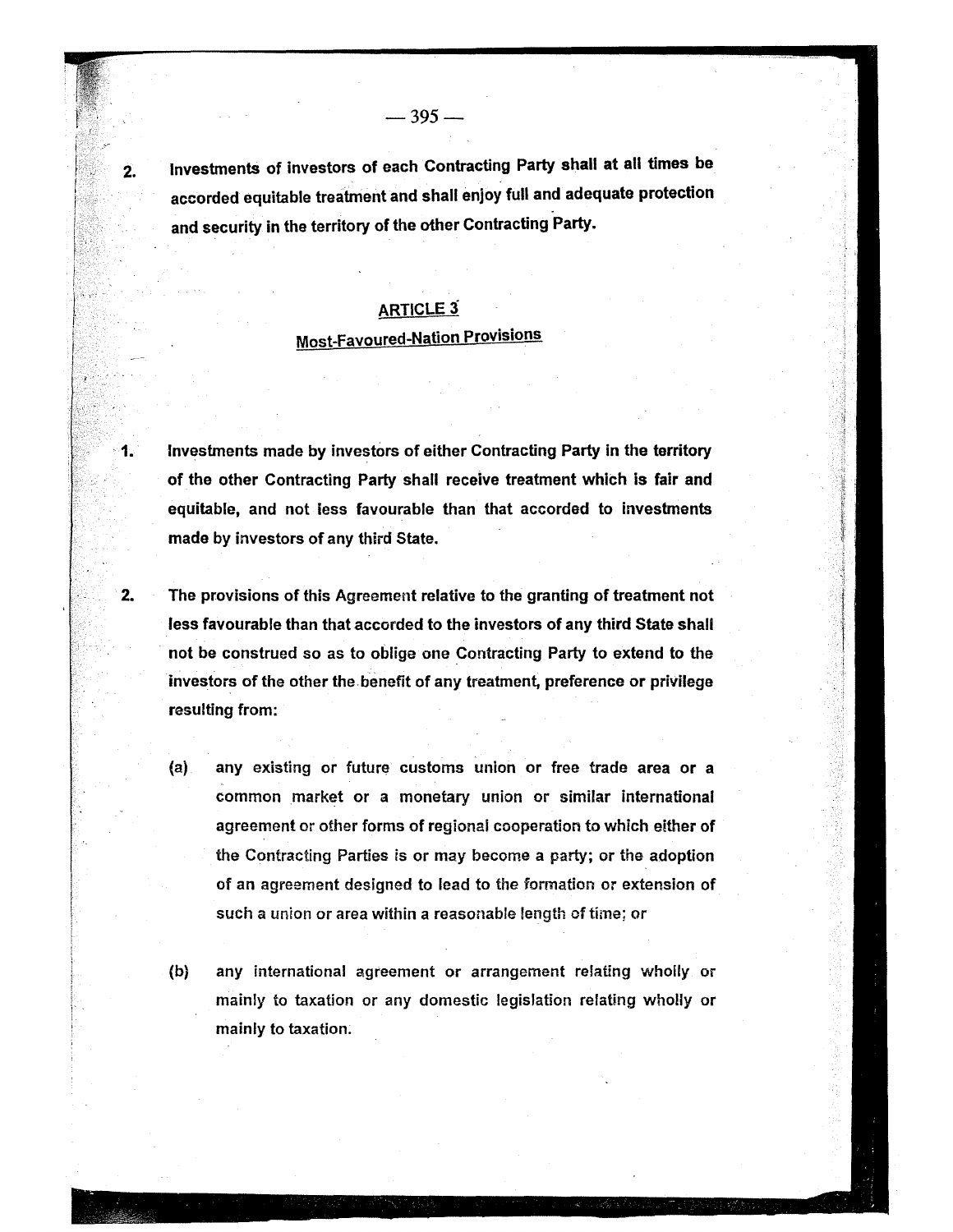$-396-$ 

# ARTICLE 4

#### **Example 15 Compensation for Losses**

Investors of one Contracting Party whose'investments in the territory of the other Contracting Party. suffer losses owing to war or other armed conflict, revolution, a state of national emergency, revolt, insurrection or riot in the territory of the latter Contracting Party shall be accorded by the latter Contracting Party treatment, as regards restltution, indemnification, compensation or other settlement, no less favourable than that which the latter Contracting Party accords to investors of any third State.

# ARTICLE 5

#### Expropriation

Neither Contracting Party shall take any measures of expropriation or nationalization against the investments of an investor of the other Contracting Party except under the following conditions:

(a) the measures are taken for a lawful or public purpose and under due process of law;

(b) the measures are non-discriminatory;

(c)· the measures are accompanied by provisions for the payment of . prompt, adequate and effective compensation. Such compensation shall amount to the fair market value immediately before the . measure of dispossession became public knowledge. Such market value shall be determined in accordance with internationally acknowledged practices and methods or, where such fair market value cannot be determined, it shall be such reasonable amount as may be mutually agreed between file Contracting Parties hereto, and it shall be freely transferable in freely usable currencies from the Contracting Party. Any unreasonable delay in payment of

2

3

1

f

".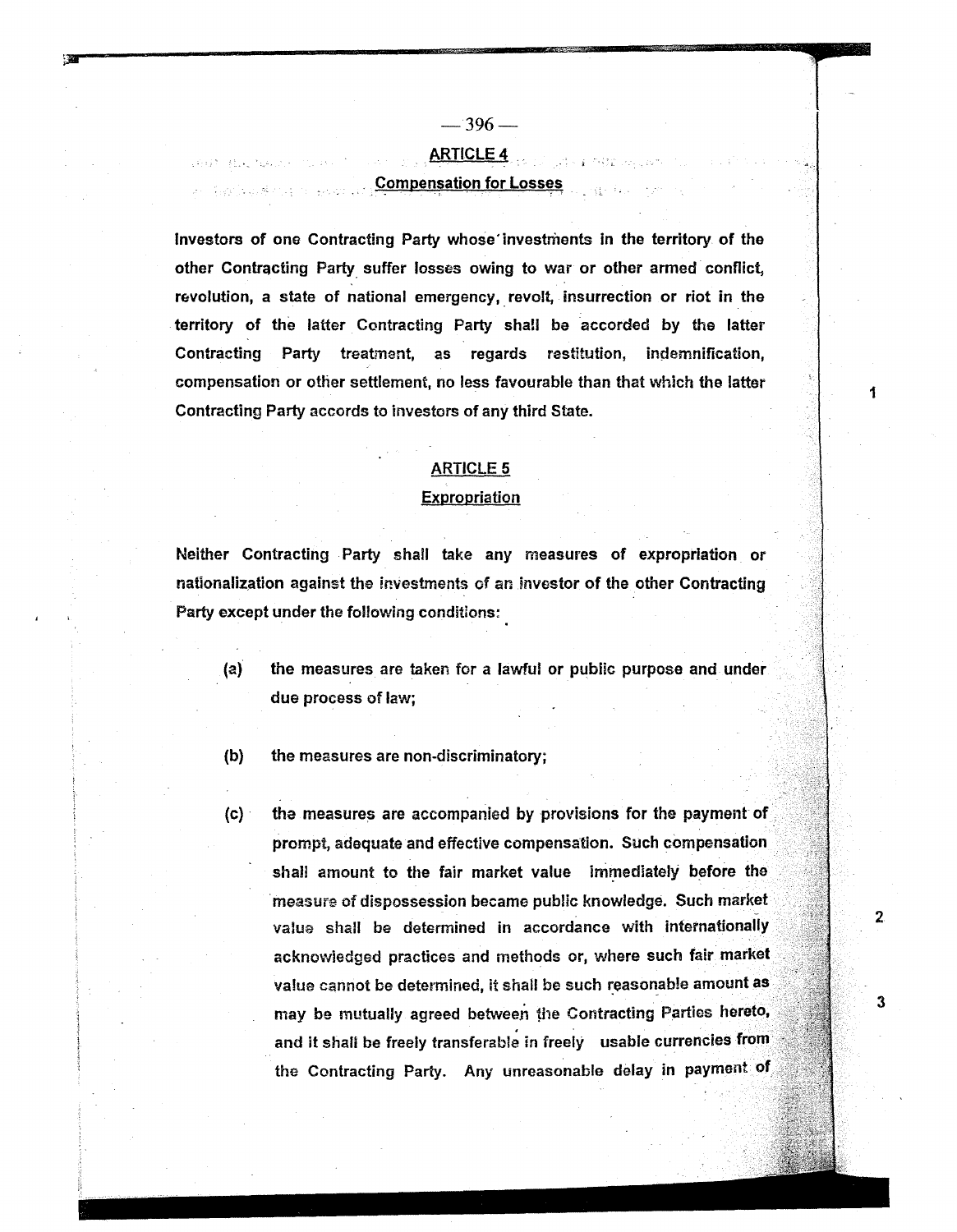compensation shall carry an interest at prevailing commercial rate as agreed upon by both parties unless such rate is prescribed by law.

# ARTICLE 6

#### Repatriation of Investment

1. Each Contracting Party shall, subject to its laws and regulations allow without unreasonable delay the transfer in any freely usable currency:

- (a) the net profits, dividends, royalties, technical assistance and technical fees, interest and other current income, accruing from any investment of the investors of the other Contracting Party;
- (b) the proceeds from the total or partial liquidation of any investment made by investors of the other Contracting Party;
- (c) funds in repayment of loans given by investors of one Contracting Party to the investors of the other Contracting Party which both Contracting Parties have recognised as investment; and
- (d) the net earnings and other compensations of investors of one Contracting Party who are employed and allowed to work in connection with an investment in the territory of the other Contracting Party.
- 2. The exchange rates applicable to such transfer in the paragraph 1 of this Article shall be the rate of exchange prevailing at the time of remittance.
- 3. The' Contracting Parties undertake to accord to the transfers referred to in paragraph 1 of this Article a treatment as favourable as that accorded to transfer. originating from investments made by investors' of any third State.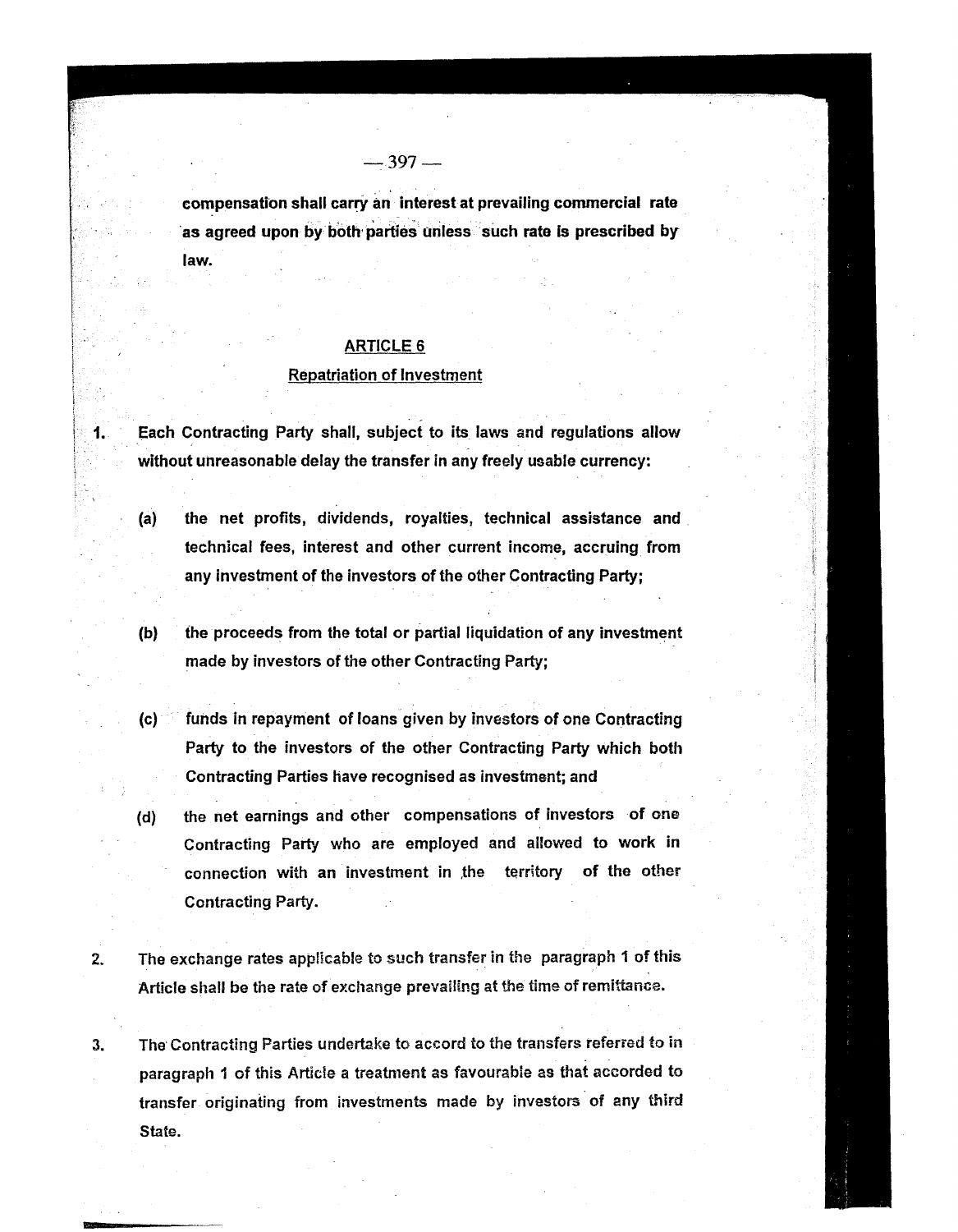#### ARTICLE 7

# Settlement of Investment Disputes Between A Contracting Party And An Investor Of The Other Contracting Party

1. Any disputes arising between a Contracting Party and an investor of the other Contracting Party which involve:

- (a) an obligation entered into by that Contracting Party with the investor of the other Contracting Party regarding an investment by such investor; or
- (b) an alleged breach of any right conferred or created by this Agreement with respect to an investment by such investor, shall be resolved amicably through consultation and negotiation.
- 2. In the event that such a dispute cannot be settled amicably within  $six(6)$ months from the date of the written notification of such dispute, the investor may refer the dispute to either:
	- {a) the competent court of law. of the Contracting Party in whose territory the investment was made; or
	- (b) the International Centre for the Settlement of Investment Disputes (hereinafter referred to as "the Centre") for settlement by conciliation or arbitration under the Convention on the Settlement of Investment Disputes between States and Nationals of Other States opened for signature at Washington on 18 March 1965.

3. Each Contracting Party shall not pursue through diplomatic channels any dispute referred to arbitration unless: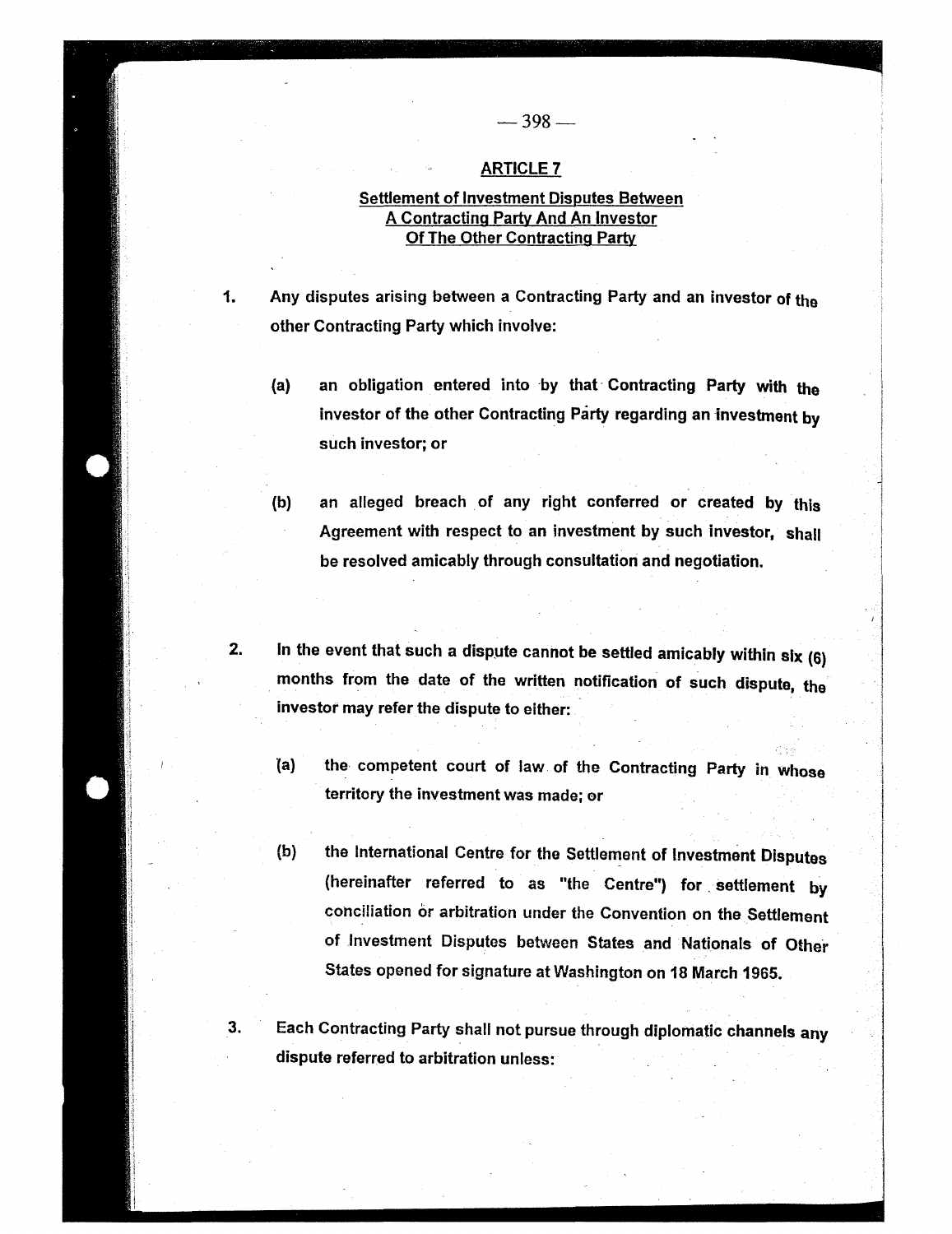(a) the Secretary-General of the Centre, or a conciliation commission or an arbitral tribunal constituted by it. decides that the dispute is not within the jurisdiction of the Centre; or

-399-"

(b) the other Contracting Party should fail to abide by or to comply with any award rendered by an arbitral tribunal.

## ARTICLE 8

## Settlement of Disputes Between The Contracting Parties

- 1. Disputes between the Contracting Parties concerning the interpretation or application of this Agreement should. if possible. be settled through diplomatic channels.
- 2. If a dispute between the Contracting Parties cannot thus be settled, it shall upon the request of either Contracting Party be submitted to an arbitral tribunal.
- 3. Such an arbitral tribunal shall be constituted for each individual case in the following way. Within two (2) months of the receipt of the request for arbitration. each Contracting Party shall appoint one member of the tribunal. Those two members shall then select a national of a third State who on approval by the two Contracting Parties shall be appointed Chairman of the tribunal. The. Chairman shall be appointed within two (2) months from the date of appointment of the other two members.
- 4. If within the periods' specified in paragraph 3 of this Article the necessary appointments have not been made, either Contracting Party may, in the absence of any other agreement. invite the President of the International Court of Justice to make the necessary appointments. If the President is a national of either Contracting Party or if he is otherwise prevented from discharging the said function, the Vice-President shall be invited to make the necessary appointments. If the Vice-President is a national of either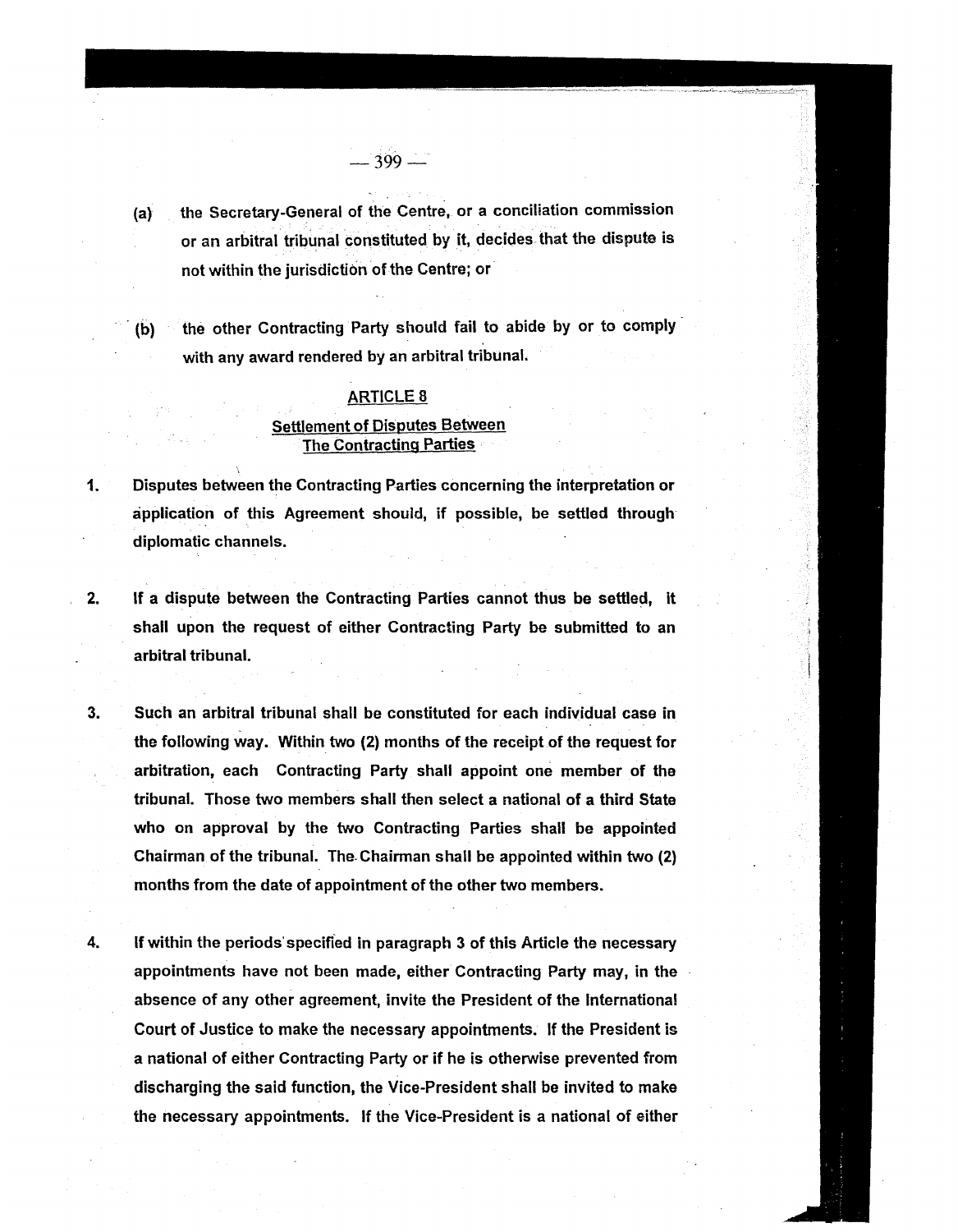who is not a national of either Contracting Party shall be invited to make

the necessary appointments.

 $-400-$ 

5. The arbitral tribunal shall reach its decision by a majority of votes. Such decision shall be binding on both Contracting Parties. Each Contracting Party shall bear the cost of its own member of the tribunal and of its representation in the arbitral proceedings; the cost of the Chairman and the remaining costs shall be borne in equal parts by the Contracting Parties. The tribunal may, however, in its decision direct that a higher proportion of costs shall be borne by one of the two Contracting Parties, and this award shall be binding on both Contracting Parties. The tribunal shall determine its own procedure.

#### ARTICLE 9

#### **Subrogation**

1. In the event either Contracting Party establishes a guarantee scheme against non-commercial risks, any subrogation by the guarantor into the rights of the investor shall be recognised by the other Contracting Party.

- 2. The guarantor shall not be entitled to exercise any rights other than the rights which the investor would have been entitled to exercise.
- 3. Disputes between a Contracting party and the guarantor shall be settled in accordance with the provisions of Article (7) of this Agreement.

#### ARTICLE 10

#### Application to Investments

This Agreement shall apply to investments made in the territory of either Contracting Party in accordance with its laws and regulations by investors of the other Contracting Party prior to as well as after the entry into force of this Agreement.